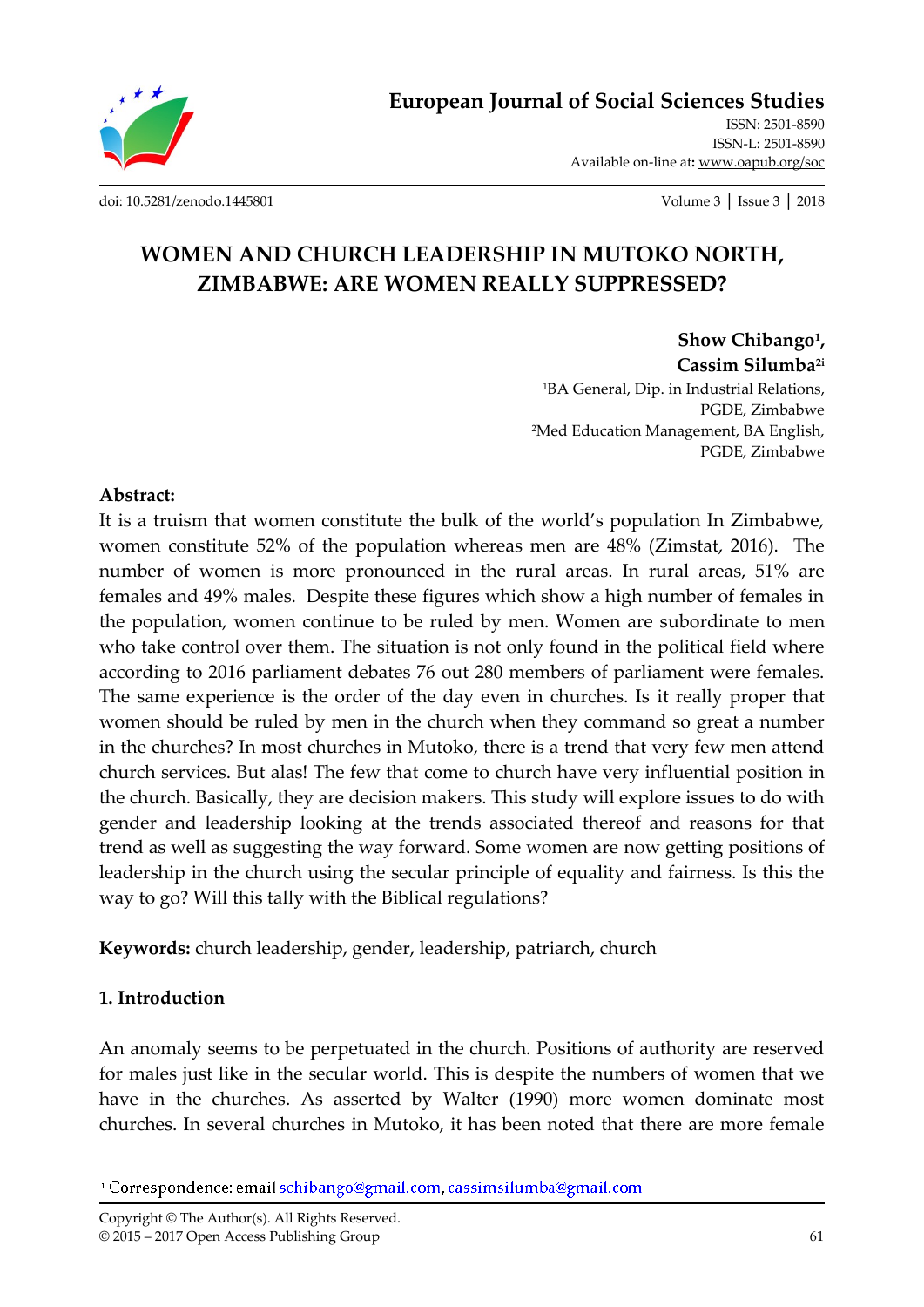congregants than male ones. From this background- there should be some kind of gender balance in the manner in which churches are governed, rather than to have a skewed leadership that promotes men into positions of authority in the church. The Constitution of Zimbabwe in Section 17 subsection 1 says that;

*"The State must promote full gender balance in Zimbabwean society, and in particular a) the State must promote the full participation of women in all spheres of Zimbabwean society on the basis of equality with men;"*

Be that as it may, there is a dissonance that is prevailing where women are nowhere to be found in the church leadership roles. They seem to let this noble task to be manned by men. Is this what it should be? Where women created to be ruled? Is it wrong for men to sit down as women address them? These and other questions will be interrogated as this paper progresses.

The roles of women in the church cannot go unnoticed - they do provide the motherhood role in the church. They play a significant role by singing in the choir, cooking in church gatherings, more so, contributing in the church coffers by paying tithes and offerings. Older women also provide counselling to young women as well as to the youths who want to be involved in courtship (Masunungure and Mbwirire, 2016).

Another challenge that has been noted by Chin (2011) is that of communication style. Women tend to have softer, high pitched voices, which may be considered less commanding than a loud, booming male voice. This is reflected in the common observation of their being ignored or not being yielded the floor to speak by others, and becomes a way to disempowering women.

Reliance on the Bible by most churches has been another area of contention. In (Genesis 1-2) when God created human beings, he first created Adam - a man and then Eve thereafter. This has been used as a basis for justifying the dominance of men over women. It is known as the creation order which suggests that men must lead. Adam was given the mandate to name all creation by God. Even Eve was named by Adam. Several references in the Bible do articulate the same argument that women must submit to their husbands. For instance (Ephesians 5:23) says that;

*"For the husband is the head of the wife as Christ is the head of the church, his body and he himself its Saviour.* 

Another Biblical example that will suffice here is;  $(1$  Timothy 2:11-15 ESV)

*"Let a woman learn in silence with all submissiveness. I permit no woman to teach or to have authority over a man; she is to keep silent. For Adam was formed first, then Eve; and Adam was not deceived, but the woman was deceived and became a transgressor. Yet*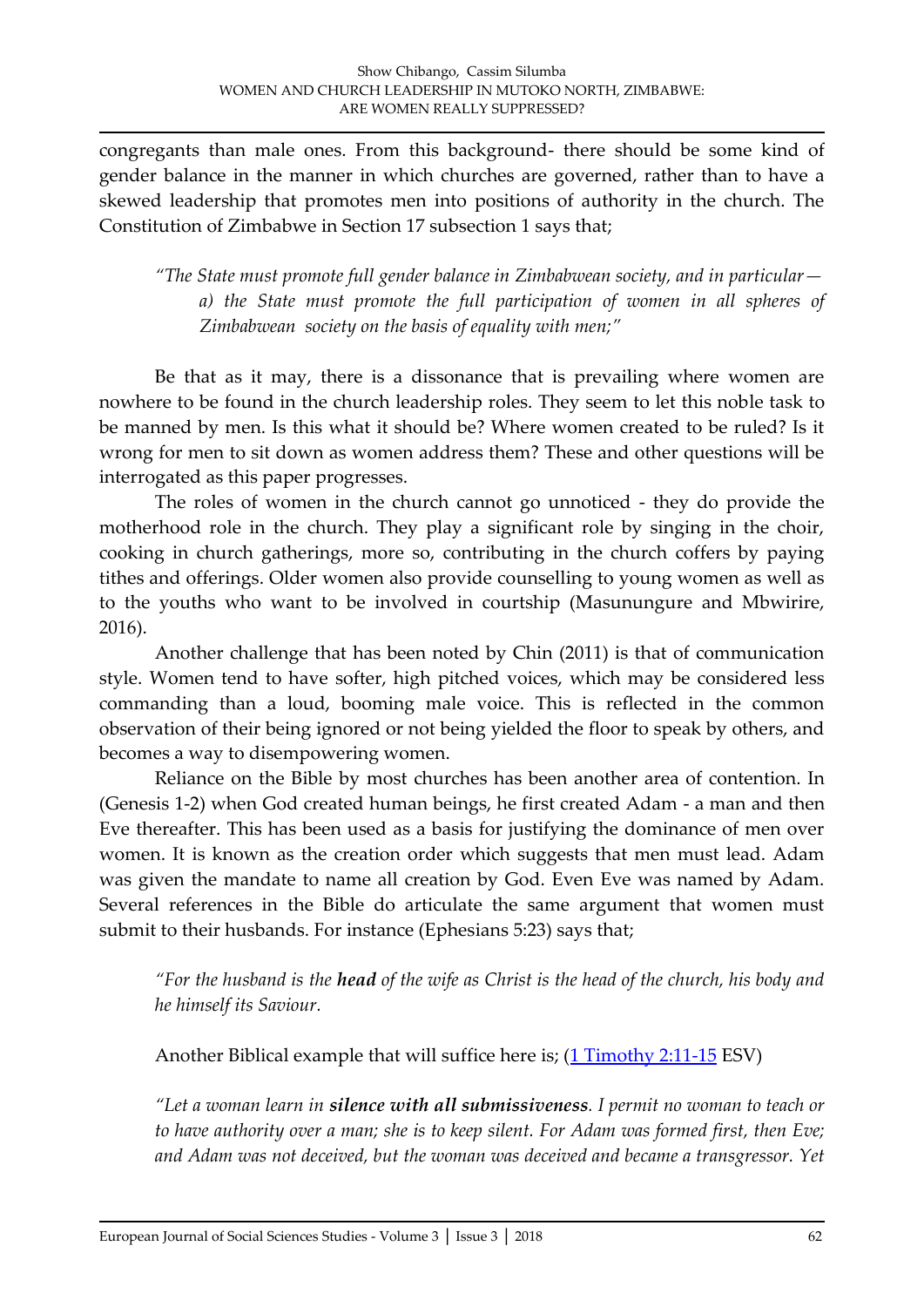*she will be saved through childbearing, if they continues in faith and love and holiness, with modesty."*

Such references have been used by men to take charge of church business as they are fully supported by the scriptures. It is, however, interesting to note that when Paul was writing this, he was addressing husbands and wives and not the administration of the church. Unfortunately, these references have been used by the male church members to lead at the expense of the females who are the majority.

### **2. Gender and the law**

The Government of Zimbabwe is committed to the achievement of gender equality and women empowerment. In line with this commitment, the country has ratified a number of gender related international and regional instruments. These include the Convention on the Elimination of all forms of Discrimination Against Women (CEDAW), the Beijing Platform for Action (BPfA), the African Charter on the Rights of Women and the Southern African Development Community Protocol on Gender and Development (Zimstat, 2016)

The Constitution of Zimbabwe (2013) asserts that;

*"The State must promote full gender balance in Zimbabwean society, and in particular a) the State must promote the full participation of women in all spheres of Zimbabwean society on the basis of equality with men";* 

This shows that the country has elaborate provisions on gender equality and women empowerment. Government has put in place several pieces of legislation and policies to actualise these provisions, for instance, the Zimbabwe Agenda for Sustainable Socio-Economic Transformation (ZimASSET) and the National Gender Policy (NGP). Zimbabwe continues to engender its laws through the alignment process to the Constitution. Women are confronted with numerous gender related challenges in the political, economic and social sectors which inhibit them from attaining their full potential. On the social side, women are more likely to suffer abuse and violence than men which in the end affects their health and well-being.

Regardless of a plethora of legislation that promotes women in the society, it is unfortunate that the laws of the country, though supreme, do not 'fit' into the church. This is because the church operates on its own God-given laws. In as much as the country is vying for equality through the quota system in the parliament and in the senate and other bodies of political administration, the same cannot be applied with easy in the church which has its own basis for instruction. To that end, the church has remained very patriarchal even though we have the greatest number of women in the church. Following the country's legislation that promotes equality between men and women, challenges have been observed in the church with some women trying to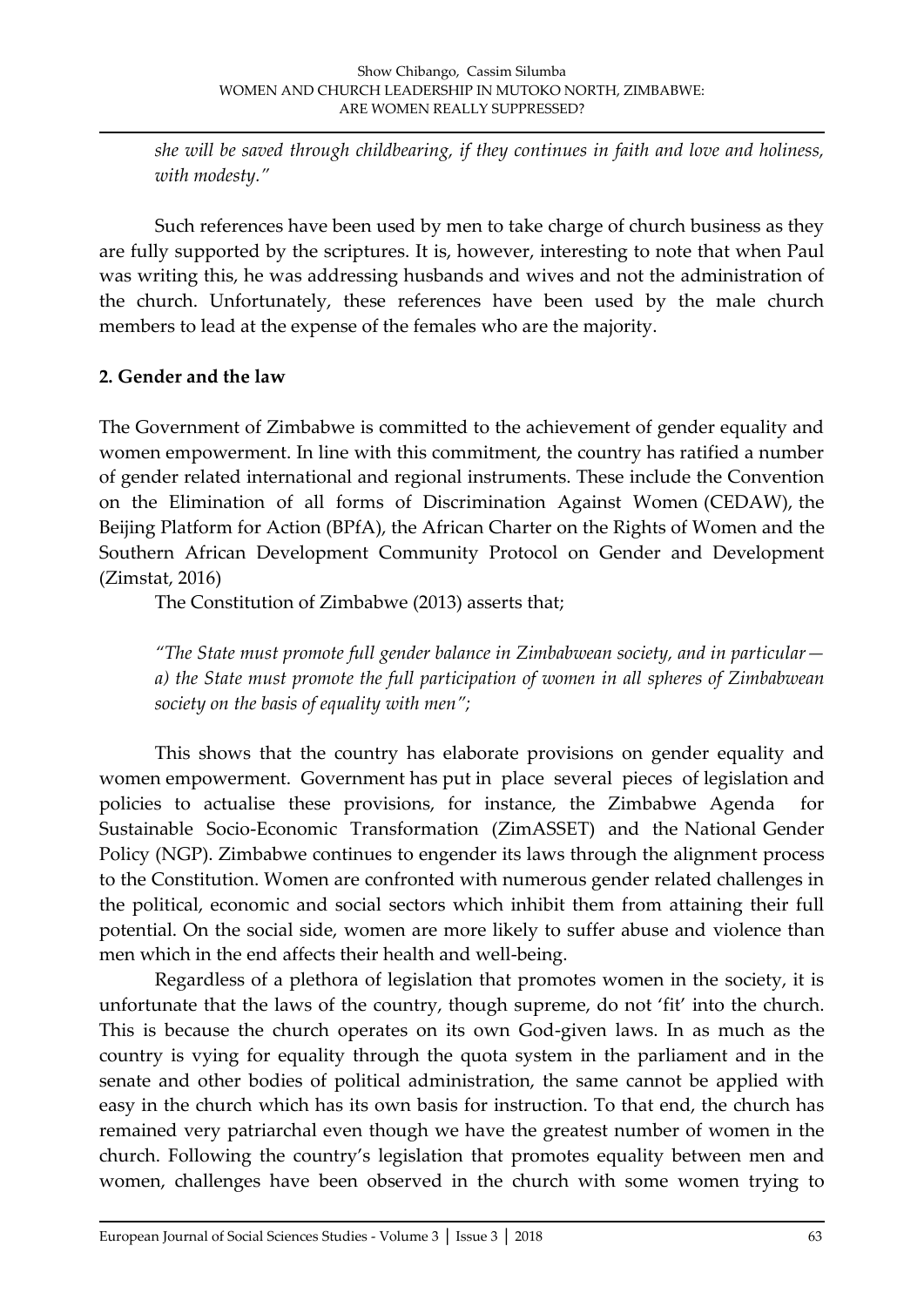dominate positions of authority and grabbing power at all costs. In Zimbabwe, there are women who have started their own ministries which they do run and make decisions. Although the argument seems to be somehow valid, tensions have been created between men and women in the church.

### **3. Research questions**

This study is framed by these questions

- 1. Why do females take back benches in issues of administration in the church when they command a lot of people?
- 2. What can be done to re-dress the prevailing conditions in the church?
- 3. What is it in men that drive them to be in charge in the church?

# **3.1 Objectives of the study**

The objectives of the study are to make an exposition of the dangers of women who go into leadership for the sake of leadership without a clear focus of why they are doing that. A thorough analysis of the Bible will be laid out in this paper in as far as leadership is concerned. That is, is it a men or women dominated area. More so, the paper will trigger more debates/discussion on Biblical leadership.

## **3.2 Statement of the problem**

Greater number of female congregants in the church should not go unnoticed. It has to be reflected also on the number of female leaders that we have in the church rather than having a skewed notion that favours the minority men in leadership at the expense of women.

## **4. Methodology**

This study was framed within a qualitative perspective. According to Tewksbury (2009), the qualitative methodology provides an interpretive paradigm which is usually associated with the tactics that offer the opportunity for the research participants' voice, concerns and practices to be heard. In gathering the data, interviews were mainly used as a data gathering tool. Apart from interviews, observations and document analysis were also used. Church leaders from selected churches were interviewed. More attention was given to female leaders, particularly in the Pentecostal churches where a great number of female participate in leadership. From these interviews, more data kept on coming as the respondents were probed to release more information. Through this qualitative paradigm, the researchers got room to investigate through interviews and conversations with research participants what congregants think about the type of leadership available in their church particularly on the issue of gender. Apart from the interviews, the researchers also used observation method in gathering more data as they noted how those who were married were progressing in life for quite some time.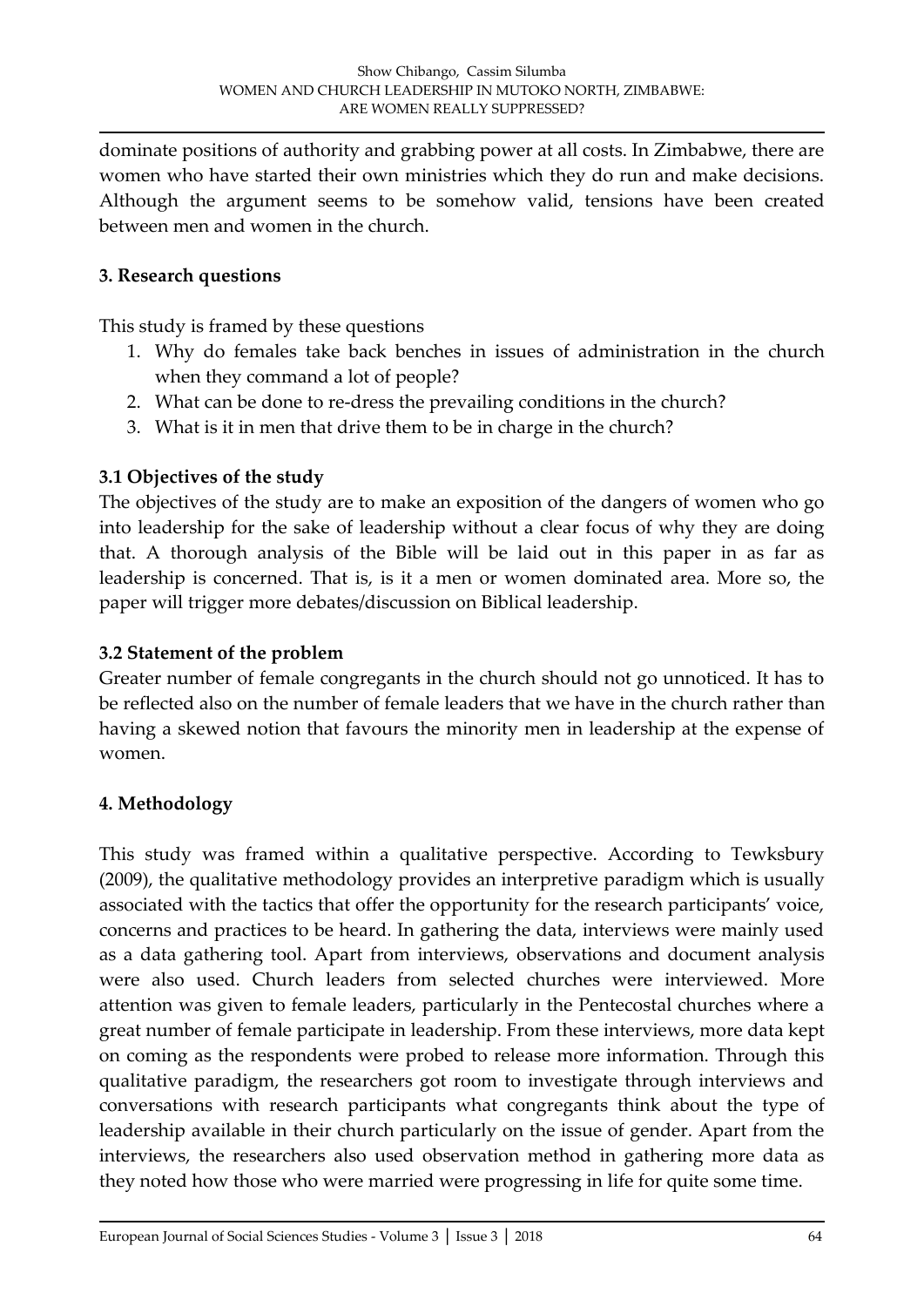#### **4.1 Population and sampling**

The population for the study included all the churches in Mutoko. Since it is not possible to study the whole population, a sample of churches was chosen. From all the churches that are available in Mutoko, 10 were chosen for the study. The researchers eventually chose churches for convenience as they were targeting different churches to have a variety of views from them. Of interest, Pentecostal, African Initiated Churches (AICs), orthodox and white garment churches were identified for the study.

Thus, the study sample builds up from one source and enough data was gathered that was useful for this research. According to Sharma (2017), this sampling technique is often used in so as to make generalisations more acceptable.

### **4.2 Definition of key terms**

The leadership as defined by Gardner (1995) is '*the ability to influence – either directly or indirectly – the behaviour, thoughts, and actions of a significant number of individuals*'. A comprehensive definition of leadership is that of a process in which an individual influences a group of individuals to achieve a common goal (Northouse, 2004).

Leadership has the following tasks that include goal setting, organization, direction, and control; and the relationship dimension involving support, communication, interaction, and active listening (Hersey and Blanchard, 1988).

### **4.3 Gender**

Whereas sex is biological that is either female or male, gender is a social construction. (Oakeley, 1972 cited in Calas and Smircich, 1994). The same definition is further reinforced by Goktope and Schneier (1988), who echoed that sex is the biological invariant factor and gender is comprised of various social, cultural or historical variable components. Brandser (1996) explained that the sex/gender split meant that scholars could distinguish sex, referring to attributes of men and women created by their biological characteristics and gender, referring to the distinctive qualities of men and women which are created culturally. In all cultures, biological sex is not the only factor to define being male or being female. Societal values and expectations perpetuate gender role stereotypes in a culture, and mandate males to be 'masculine' and females to be 'feminine' (Littrell & Nkomo, 2005).

### **5. Findings**

### **5.1 Men are naturally leaders**

It was gathered that most church congregants were of the idea that males were created to be leaders. It was quite surprising that several women who were interviewed in the different churches echoed the same sentiments that men were supposed to rule in all sectors of life beginning from homes, community, and even up to the national level where males do call the shots. One female congregant argued that;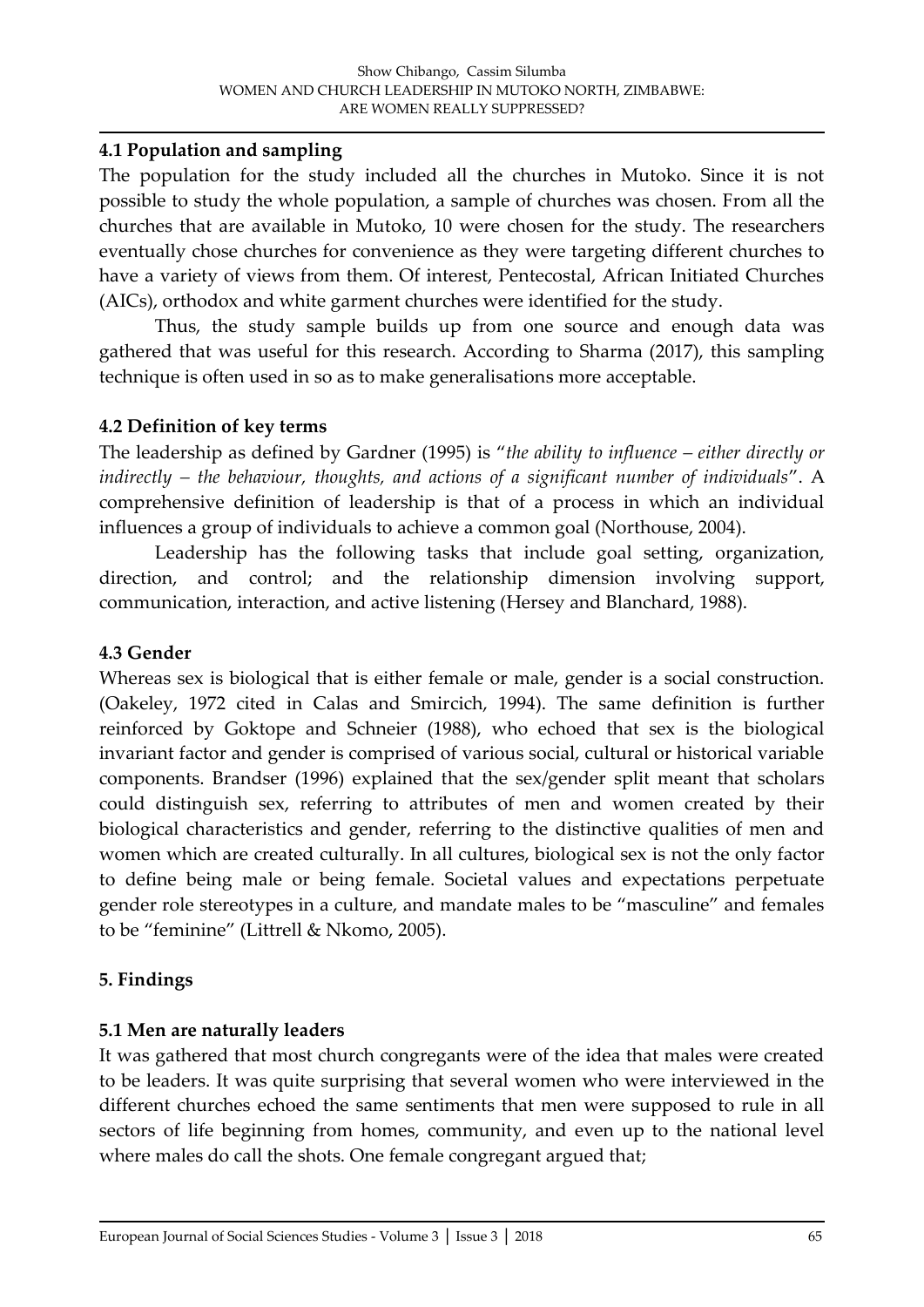'*Are you not aware that, in the Bible, God created a man first and then a woman at the end? This shows that there is no way a woman can go before man in leadership posts. It must be done by men."*

This response augurs well with Mpofu's (2008) assertion that girls were overlooked, as it was considered taboo for a woman to rule over men. This culture has been accepted by women that is why they find it easy for males to rule over them. However, this is despite the fact that in most churches women dominate males in terms of population. The table below is a summary of what the researchers gathered in terms of church congregants. These statistics were taken from church registers as availed by the church leaders. The figures are excluding children who are less than 12 years.

| Church       | <b>Males</b> | Females | <b>Total</b> |
|--------------|--------------|---------|--------------|
| A            | 17           | 60      | 78           |
| $\mathbf B$  | 15           | 43      | 58           |
| $\mathsf{C}$ | 08           | 34      | 42           |
| D            | 28           | 80      | 108          |
| ${\bf E}$    | 20           | 55      | 75           |
| ${\bf F}$    | 12           | 22      | 33           |
| Church       | <b>Males</b> | Females | <b>Total</b> |
| G            | 06           | 23      | 29           |
| H            | 12           | 15      | 27           |
|              | 12           | 25      | 37           |
|              | 14           | 34      | 48           |
| <b>Total</b> | 144          | 391     | 535          |

**Table 1:** Male and female distribution

From the table above, it can be concluded that the number of female congregants is greater than that of males. Therefore, it is improper to have men who take up the leadership roles in the church being dominated by women. But alas! Most women find comfort from the fact that they are very free because leadership is associated with headaches. One put it this way;

*"When I was a cell group leader, I faced a lot of challenges in controlling the group as there were issues that were too sensitive that came from men. As a woman, I did not see it fit to continue handling the issues therefore I quitted the post."*

What this means is very simple - women are not used to that are discussed in churches, particularly in board meetings.

This resonates with Appelbaum, Audet and Miller (2003) who note a decline in the number of women in managerial positions in different types of businesses. This is despite the fact that women have joined with full force. In as much as importance is given to feminine management, women are still rare in the highest positions of large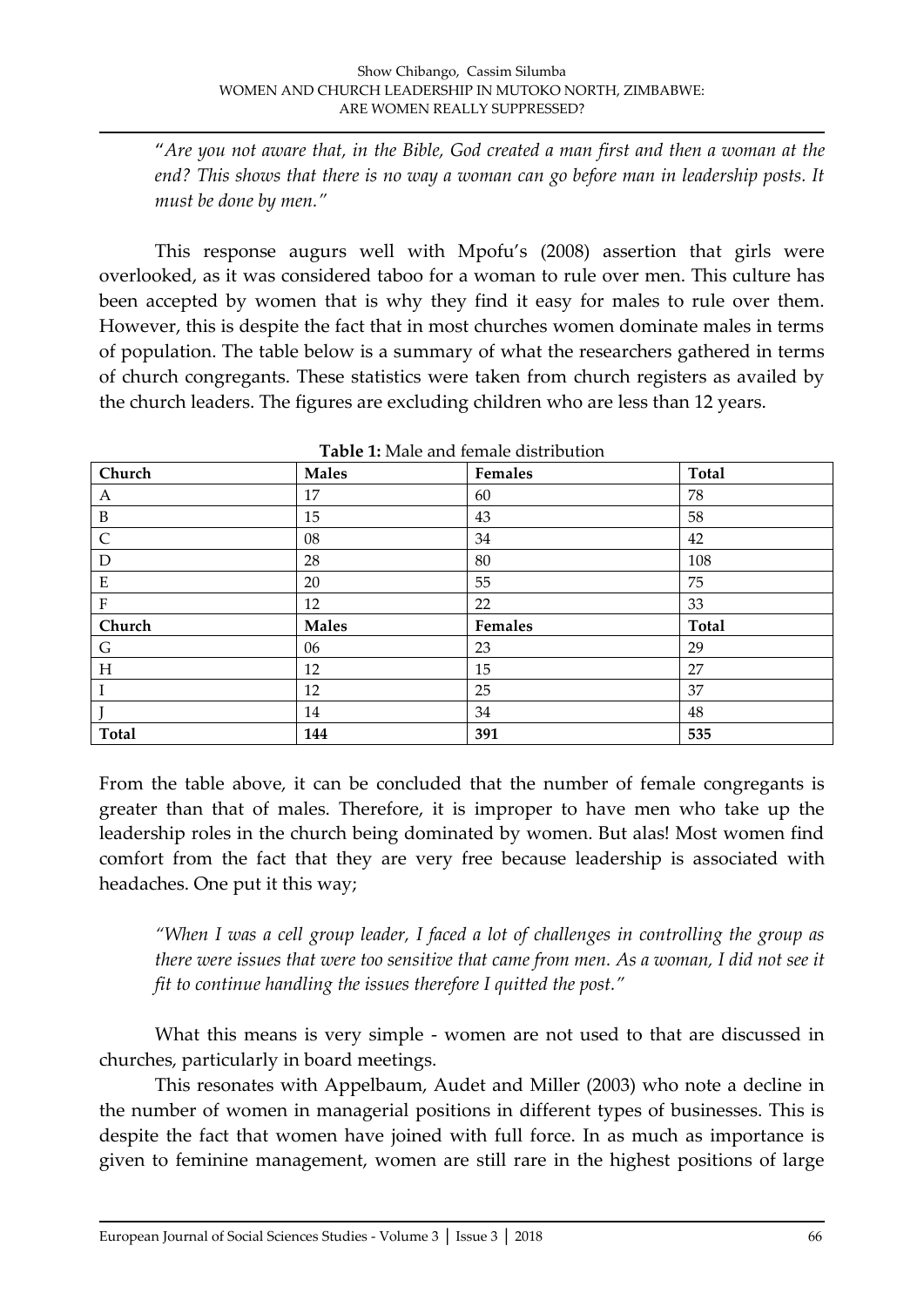business organizations. Moreover, in several newspaper adverts are strongly encouraged to apply but unfortunately, very few take up the offers.

It was also observed that in some churches, women are not ordained as pastors, elders and deacons. The main argument for this was taken from the book of Timothy in the bible,

*"…If any one aspires to the office of bishop, he desires a noble task. Now a bishop must be above reproach, the husband of one wife, temperate, sensible, dignified, hospitable…let deacons be the husband of one wife, and let them manage their children and their households well…" (1 Timothy 3:1-13 ESV)*

From the reference given above, the main argument is that church leaders should be men - *husbands* of single wives, and not the opposite, and Paul is adamant on that one. Therefore, there is no way one can talk about women taking leadership posts in the church as this was seen as a violation of the word of God.

Another woman opined that;

*"Check your history very well. There is no where you have ever heard of a female pope in the Roman Catholic Church. Check with United Methodist Church (UMC) in Zimbabwe, the bishops of the church from the time of Abel Muzorewa were men. Even some Pentecostal churches like Apostolic Faith Mission (AFM) in Zimbabwe, the bishops have been men since we were born. With this list of churches that I have given you, as women we have no chance in the administration of church business. Ibasa ravarume iri (this is men's business). After all, in our African Initiated Churches (AICs) like Johane Masowe – the founder was a man. He could not allow a foreign system were women are given a platform before men. They should adhere to our culture."*

This definitely gives precedence of authority and dominion to men, with women taking orders from the few men available in the church. It tallies with what Paul admonishes to the Corinthian church that;

*"The women should keep silent in the churches. For they are not permitted to speak, but should be in submission, as the Law also says. If there is anything they desire to learn, let them ask their husbands at home. For it is shameful for a woman to speak in church." [\(1](https://www.biblegateway.com/passage/?search=1+Corinthians+14%3A34-35&version=ESV)  [Corinthians 14:34-35](https://www.biblegateway.com/passage/?search=1+Corinthians+14%3A34-35&version=ESV) ESV)*.

Another reference that supports this is from the book of Timothy;

*"Let a woman learn quietly with all submissiveness. I do not permit a woman to teach or to exercise authority over a man; rather, she is to remain quiet. For Adam was formed first, then Eve; and Adam was not deceived, but the woman was deceived and became a*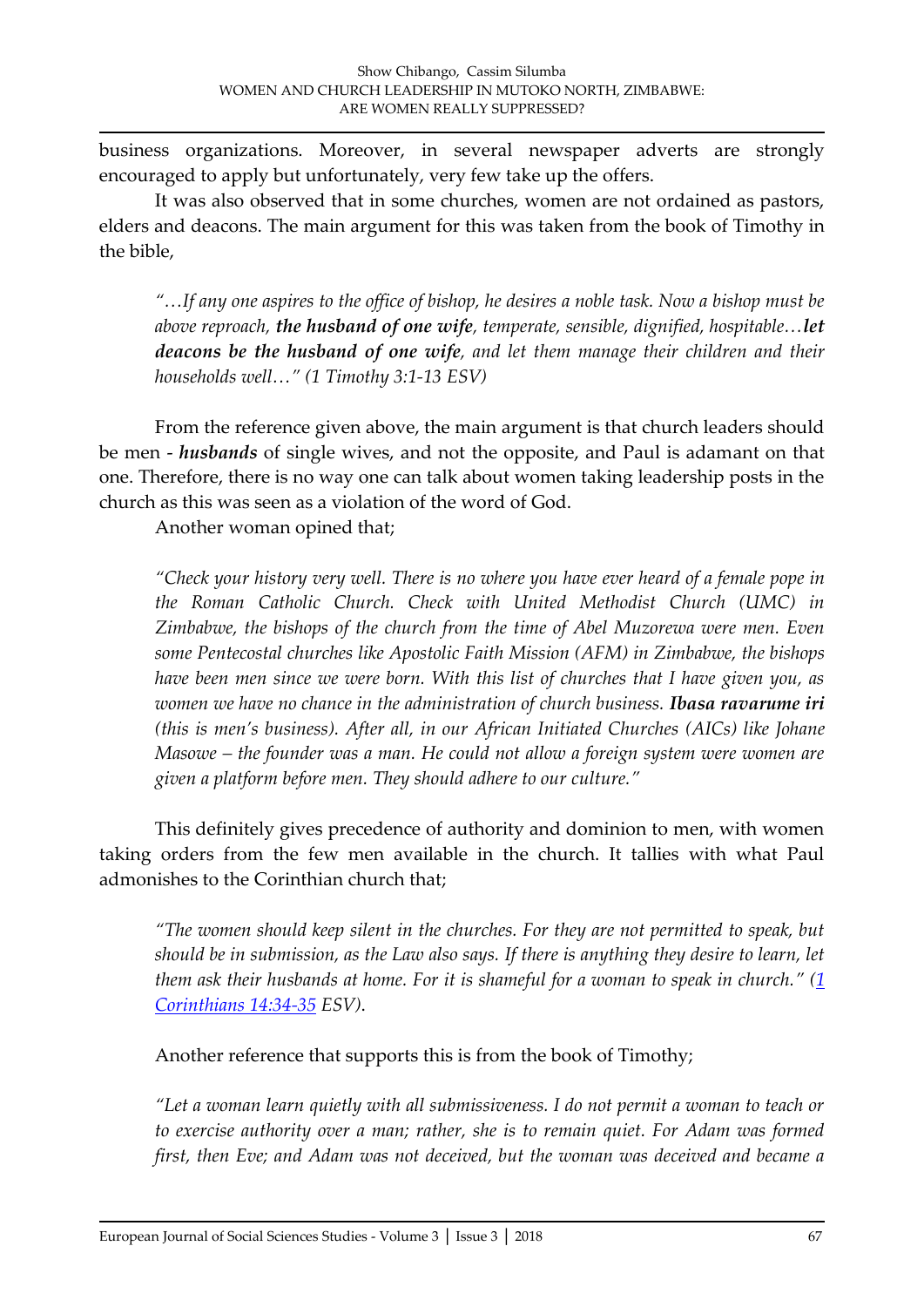*transgressor. Yet she will be saved through childbearing - if they continue in faith and love and holiness, with self-control.*' *(1 Timothy 2:11-15 ESV)*

Paul warns women to be inaudible in the churches. At the same time, he advocates for total submission of women as they must abide by rule given as their punishment after the fall and let men rule over women as the Lord God passed judgement on Eve, '*…he shall rule over you."* (Genesis 3:16 RSV).

## **5.2 Women on the rise**

Although we have said that men are naturally leaders, it is not always the case in all churches included in this study. Some churches are actually going the way of the secular world by encouraging more women to take up positions of authority in the church. These churches are mostly Pentecostal which has recently emerged. Some men interviewed argued that;

*"This is the 21st century where women have their rights. It is no longer a restrictive society where women are confined to the round house. They should also experience how to lead in the church. There is nothing wrong with that."*

From other churches then, it was clearly evident that they were liberal. In one church committee inquired, there were four women and three men. The chairperson of that committee was a woman who could make decisions after deliberation of church business. The whole church would religiously follow the chairperson's decisions without reservations. This church women leadership concurs with esteemed women from both the old and new testaments. Examples of such women who were very influential in the Bible included Deborah in (Judges 4) who led all Israel to defeat the enemy. Another one is Esther who saved the whole race from massacre that was planned by Haman. After all, the Bible has a whole lot of women who were quite significant during their times for instance; Rachel, Rebekah, Sarah, Ruth, Leah, Jochebed (the mother of Moses), Miriam, Deborah, Esther, Rachab, Huldah (2 Kings 22:8- and 23:1-25), Sheerah (1 Chronicles 7:24), In the New Testament, there is Mary (John 20:17- 18), Elizabeth, Martha, and Mary of Bethany among others.

This paradigm shift has been echoed by Mpofu (2008) who argued that Zimbabwe appears to be making positive strides in terms of gender equality. In mainstream society, women now occupy several positions previously considered to be the domain of men. Some notable examples include the Zimbabwe former vicepresident Joice Mujuru, Zimbabwe president of the Senate Edna Madzongwe, Zimbabwe Election Commission chairperson Priscilla Chigumba and the late Zimbabwe Open University Vice Chancellor Primrose Kurasha among others. This argument has been positively taken by this church. A woman Mrs B in the top hierarchy argued that: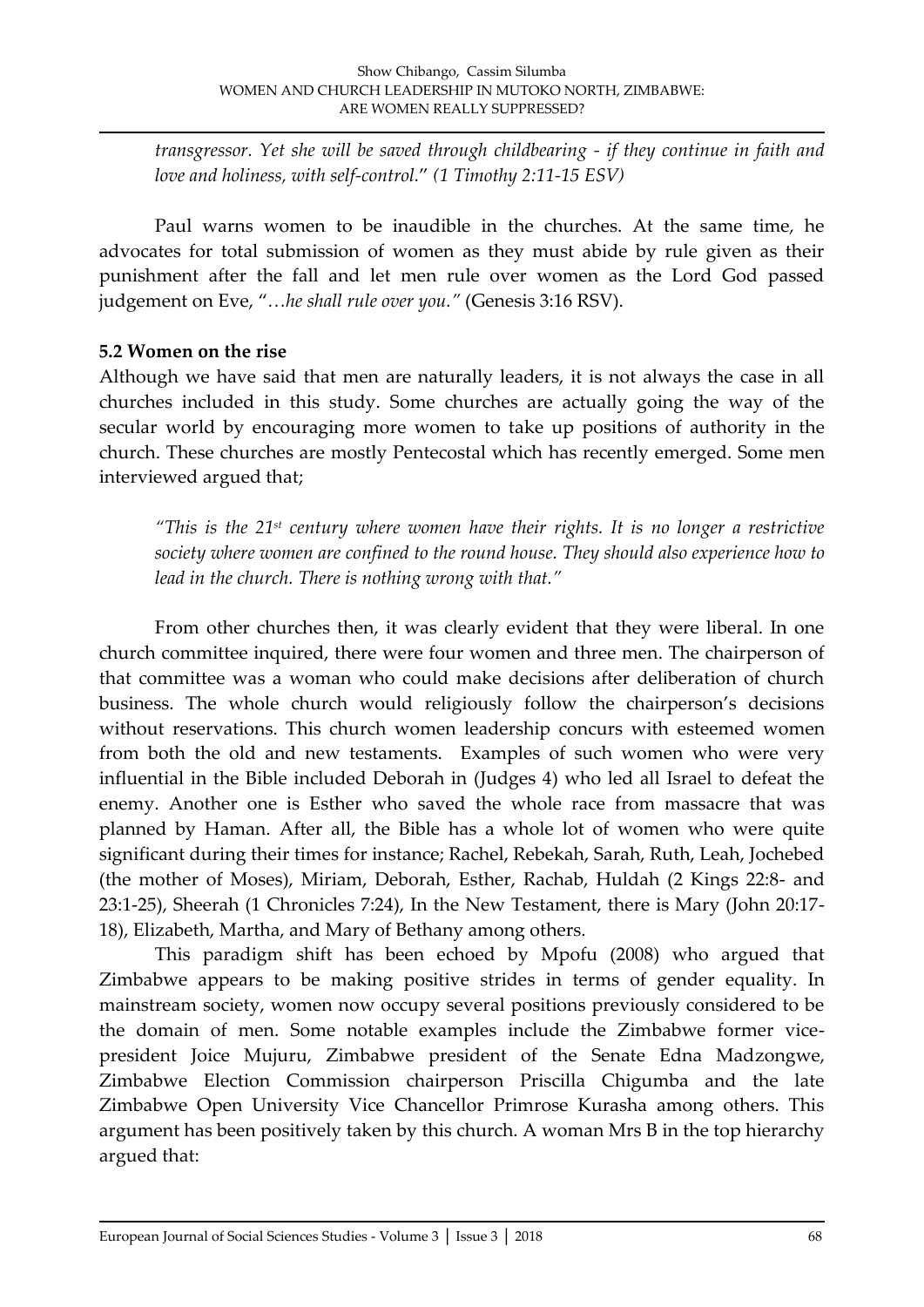*"There is nothing that can hinder us from controlling particularly in the church because of our numbers. We dominate in this church, therefore it will be unfair for males to rule over us. Remember what Deborah did in Judges- she led Israel to defeat their enemies. Even though men were there (Judges 4). So what can hinder us from leading in the church? More over God is not a respecter of persons, because "There is neither Jew nor Greek, there is neither male nor female; for you are all one in Christ Jesus." (Galatians 3:28).*

A thorough interview with Mrs B unveiled that she had learned up to a degree level as the researchers discovered that she had a degree in Sociology from the Zimbabwe Open University. She was influenced by feminist theories which have a strong bias towards women. Thus, her arguments were more secular than spiritual. Thus, her dominance in this church was more of exploring what she had learned from the college.

Mapuranga (2013) asserts that women have taken the nation by surprise within the Pentecostal churches with notable examples including Apostle Eunor Guti, Apostle Petunia Chiriseri, and Dr. Faith Wutawunashe among others. However, these women are married to charismatic founders of Pentecostal ministries. Be that as it may, their influence in controlling their denominations has been quite significant. For instance Apostle Eunor Guti is now an archbishop in ZAOGA FIF Ministries. Mapuranga (2013) further contends that these women must be accepted as leaders in their own right. They are leaders of specific ministries and are not mere appendages of their husbands. However, the idea of women who are married to founders of ministries should be traded with caution. It has generated a moderate position on feminist issues within the Pentecostal movement.

#### **5.3 Feminism and the church**

Church leadership is an area which is feared by most patriarchal males in the church as they feel that women are there to grab their authority. The Cambridge English Dictionary (2018) defines feminism as the belief that women should be allowed the same rights, power, and opportunities as men and be treated in the same way or the set of activities intended to achieve this state.

As forwarded by Hannah (2017), feminism is a theory of women's subordination and a political movement. This theory is meant to bring enlightenment to women in regards to their position in the society. It has roots in the 18<sup>th</sup> century enlightenment project promotion of universal liberty and equality. If both sexes have the power of reason then liberty should apply to women also.

It must be important to note that the main feature of feminism is equality. Feminism means wanting things to be equal for both men and women. Therefore, there is nothing wrong with women taking positions of authority in the church too. Why is it that women feel safe and comfortable to be ruled by men who are a minority in the church? Such questions will find satisfactory responses in the distant future. Of course,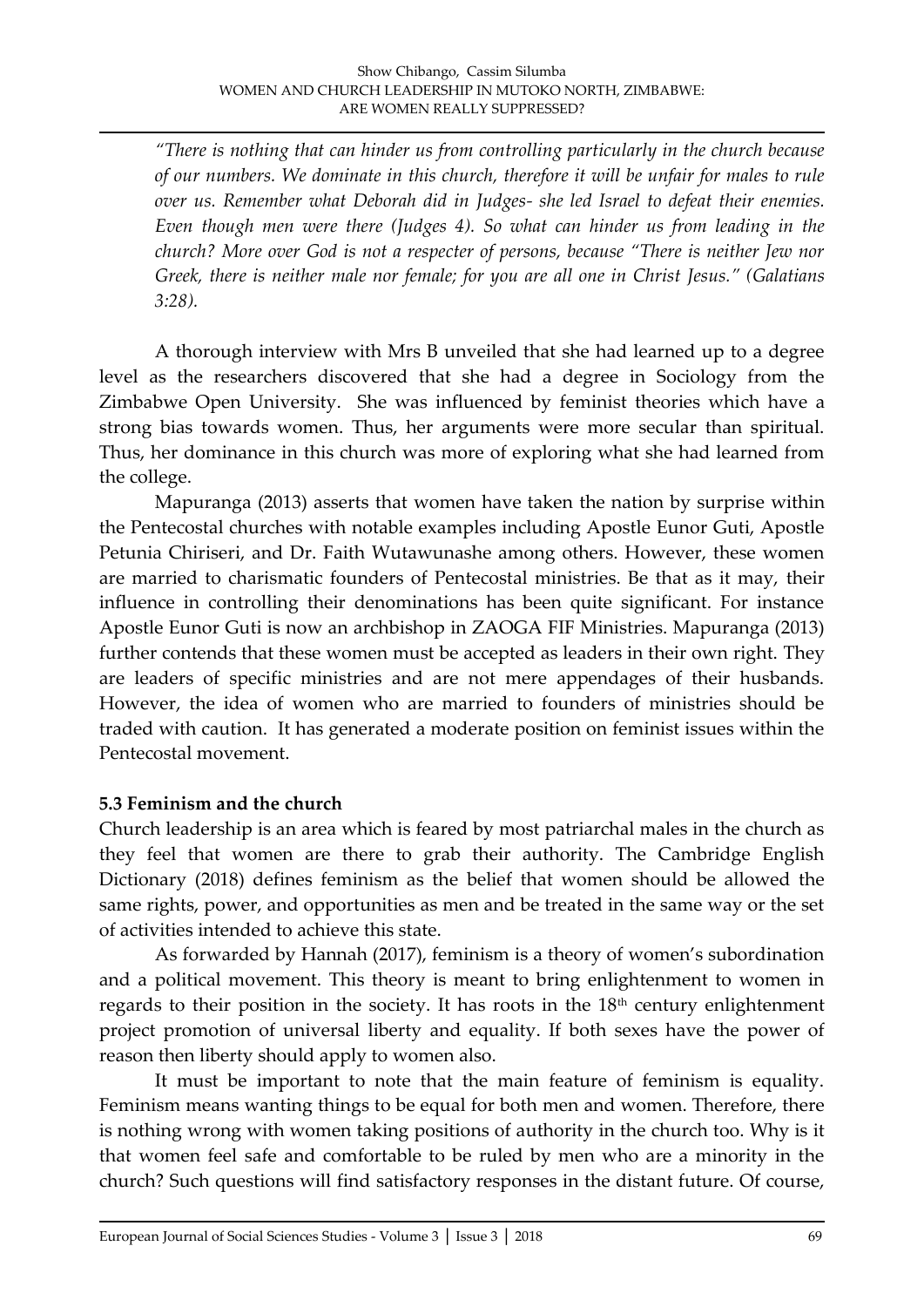as does most everything, people take it too far. Feminism does not hate men. Feminism is not declaring women are superior to men. Often people are against feminism due to the extremists. Feminism simply means wanting equality, no matter your gender (Hannah, 2017).

In this discussion, the researchers are not going to look at other types of feminism such as radical, Marxist as well as post structuralist feminism. The main focus was on Liberal feminism. These feminists are concerned with human and civil rights and freedoms. It means progress towards equal rights. Liberal feminists are optimistic and think change will come through education, laws and role models.

The first step is to recognise that people do live in a society which discriminates against women. While they do live in a society which is dominated by men, the system called patriarchy affects men. Most men who were interviewed expressed mixed feelings towards feminism in the church. One man echoed that;

*"It is pointless to discuss the topic of feminism in the church. This is bringing the devil in the church. How on earth can we allow such a system that violates God's order to continue? When God created humanity, he began by creating Adam, whom he gave all the authority to name everything. Including his wife Eve who came from his rib. (Genesis 1-2). So there is no way women can rule over men in the church. They should just submit to men. Are you not aware of [\(Colossians 3:18\)](https://www.biblegateway.com/passage/?search=Colossians+3%3A18&version=ESV) which says that; "Wives, submit to your husbands, as is fitting in the Lord."*

However, the verse was taken out of context as Paul was trying to sort out the challenge of women particularly at that church. This must not be inferred to mean that all women have the same problem world over. This has been noted as the greatest weakness of case studies by Creswell (2009) who asserted that it is not possible to generalise findings from a single case study.

## **5.4 Patriarchy in the church**

It has been observed that Christians take the Bible as the absolute text. (2 Timothy 3:16) says that all scripture is inspired by God and profitable for teaching, for reproof, for correction, and for training in righteousness. Women take the Bible as it is and accept male dominance in the church regardless of their numbers arguing from the text. For instance [\(1 Timothy 2:11-12\)](https://www.biblegateway.com/passage/?search=1+Timothy+2%3A11-12&version=ESV)

*"Let a woman learn quietly with all submissiveness. I do not permit a woman to teach or to exercise authority over a man; rather, she is to remain quiet."* (*1 Timothy 2:11-12 ESV)*

Another reference is [\(1 Timothy 2:12\)](https://www.biblegateway.com/passage/?search=1+Timothy+2%3A12&version=ESV)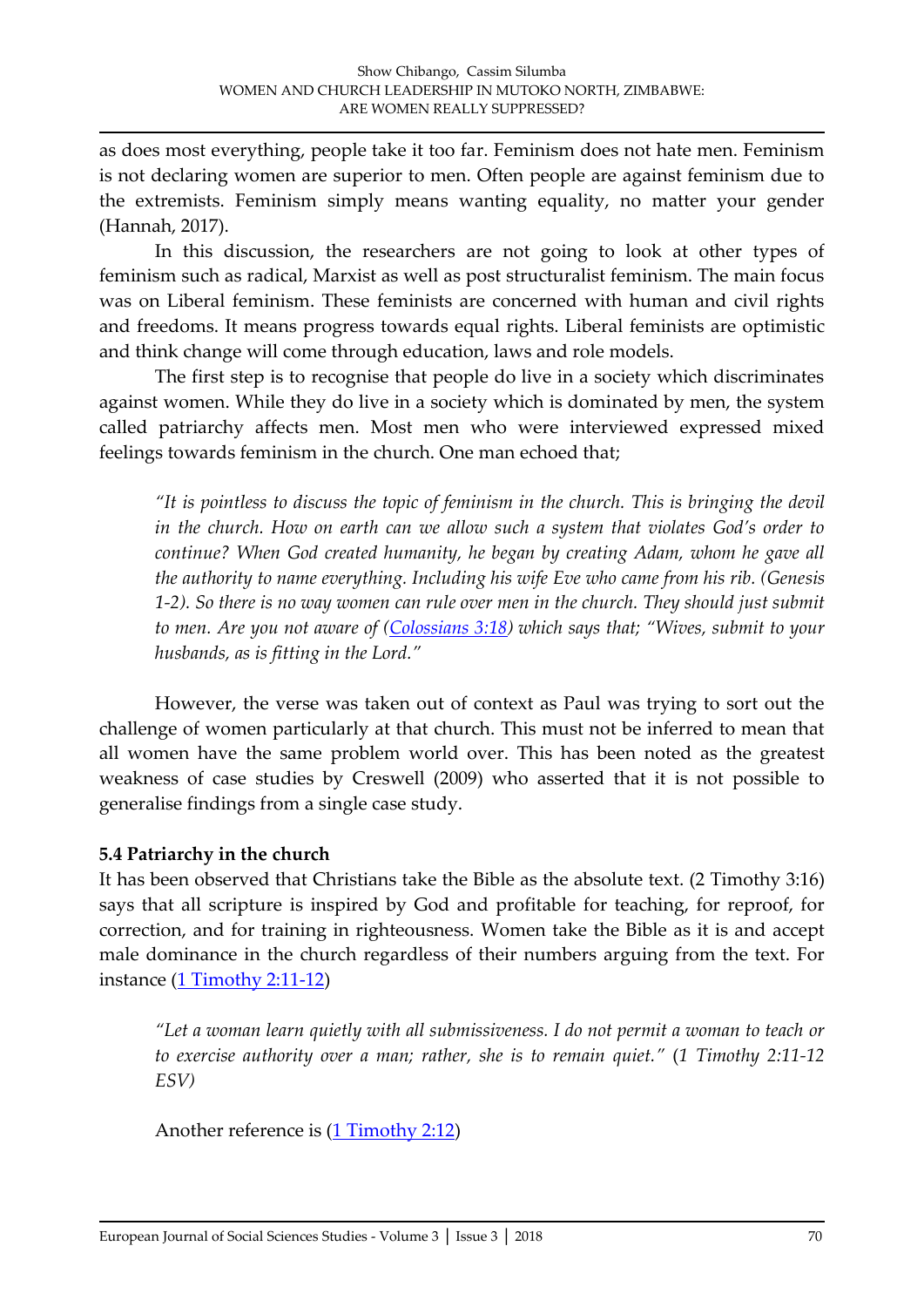*"I permit no woman to teach or to have authority over men; she is to keep silent." (1 Timothy 2:12 RSV)*

These references alluded to are nothing other than a reinforcement of male patriarchal ideology as there is command and authority in the tone of the voice that instruct women to be submissive to men. There is no strong /valid claim that men must rule. Patriarchy argues that males should dominate in the society and call all the shots. Moreover, some even claim that God is a male that is why humankind call him father as Jesus's taught the disciples to pray, '*Father, hallowed be thy name*' (Luke11:2). This is besides the fact that there is no scientific proof that God is male or female. What if God is a female? Are we going to see a change in the way how control and governance is done on the earth? Will the male species be spared by females who think that they had been oppressed for quite a long time?

For example, when Aaron and Miriam complained about Moses marrying a Cushite woman, it was only Miriam who was punished because there was a belief that males are always correct. Men do not err. However, this argument can be explained on the basis that out of the 66 books of the Bible, only two were written by women, that is, Esther and Ruth. Does this really mean that God cannot speak or inspire his word to women? Why is it that God chose 64 men to write the holy book? In the New Testament when Jesus selected the disciples, he never considered women to be part of the twelve. With this background then - women have humbly submitted to the will of men who control them both from the home as well as in the church.

### **5.5 Culture and the church**

There is no way of separating the Zimbabwean individual and his /her culture. Zimbabwe is dominated by African Indigenous Religion and Christianity. Those who belong to the AIR are the same people who were converted to Christianity. Mbiti (1969) asserts that Africans are notoriously religious. Religion permeates into all departments of life so fully that it is impossible to isolate. Religion is a reality which calls for academic scrutiny and must be reckoned within modern fields of life like economics, politics and education. To ignore the traditional beliefs, attitudes and practices can only lead to lack of understanding. Mbiti (1969) in this case refers to the culture of the Africans.

This background cannot be easily erased because if someone becomes a Christian, he/she still maintains his/her culture. That is why women give men the autonomy to lead in the church, despite population that favours women in positions of authority. One cannot be wrong to assume that Zimbabwean Christians are taking their culture into the church as alluded to by one lady who thundered that:

*"Ruling is meant for men. Our culture does not allow women to take authority over men. Look at me carefully. I am putting on a skirt- is it proper for me to stand before men and*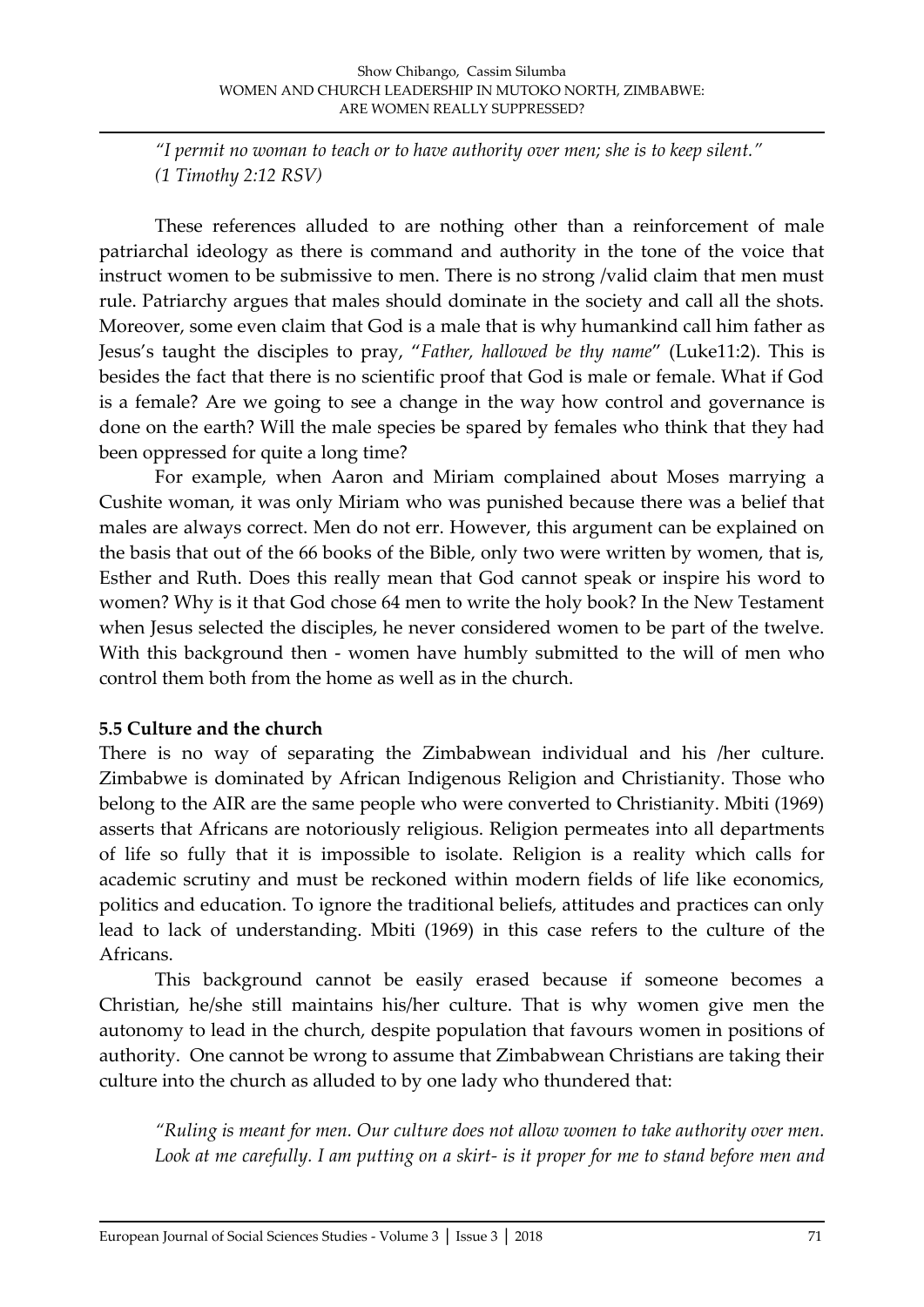*address them? Absolutely not! Women who rule over men vanhu vakasvinukisa (very ambitious). Let men rule both at home as well as in the churches.*

The researchers can therefore point out that culture has made an indelible ink in the hearts and minds of many both in men and women. It explains why men are always on those positions of authority in the church and women on the receiving end.

### **6. Conclusion and Recommendations**

The reliance on the Bible by most churches has been an area of contention when it comes to church leadership. Upon analysis of the data obtained for women congregants and church leadership, it was observed that it was considered taboo for a woman to rule over men and Christians take the Bible as the absolute text which make women accept male dominance in the church regardless of their numbers arguing from the text. This definitely gives precedence of authority and dominion to men, with women taking orders from the few men available in the church.

Among the five bones of contention, patriarchy in church gave the superlative perception that males should dominate in the church and society so they should call all the shots. Nevertheless, with women on the rise in the church, the  $21<sup>st</sup>$  century ideology brings with it a paradigm shift and should be well-matched with Zimbabwe's positive strides in terms of gender equality. At the same time, church women leadership concurs with esteemed women from both the Old and New Testaments.

It is recommended to evaluate the efficacy of religion and the bible as tools of oppressing women in both the society and in church. That related research be made utilising other cultures other than African Indigenous Religion in order to produce an equally effective or even more effective evaluation of church women leadership.

## **References**

- Appelbaum, S. H., Audet, L & Miller, J. C. (2003). Gender and Leadership? Leadership and gender? A journey through the landscape of theories. *Leadership and Organisation Development Journal,* 24(1):43-51.
- Brandser, G. C., (1996). Women the new heroes of the business world? *Women in Management Review,* 11(2):3–17
- Calas, M. B. and Smircich, L. (1994), Re-writing Gender into Organizational Theorizing: Directions from Feminist Perspectives, In: Reed, M and Hughes, M (Eds.), *Rethinking Organization: New Directions in Organization Theory Analysis*, Sage Publications, London Carless, S.A.

Cambridge Dictionary. (2018). [https://dictionary.cambridge.org/dictionary/english/feminism. \(Accessed:](https://dictionary.cambridge.org/dictionary/english/feminism.%20(Accessed) 18/07/2018).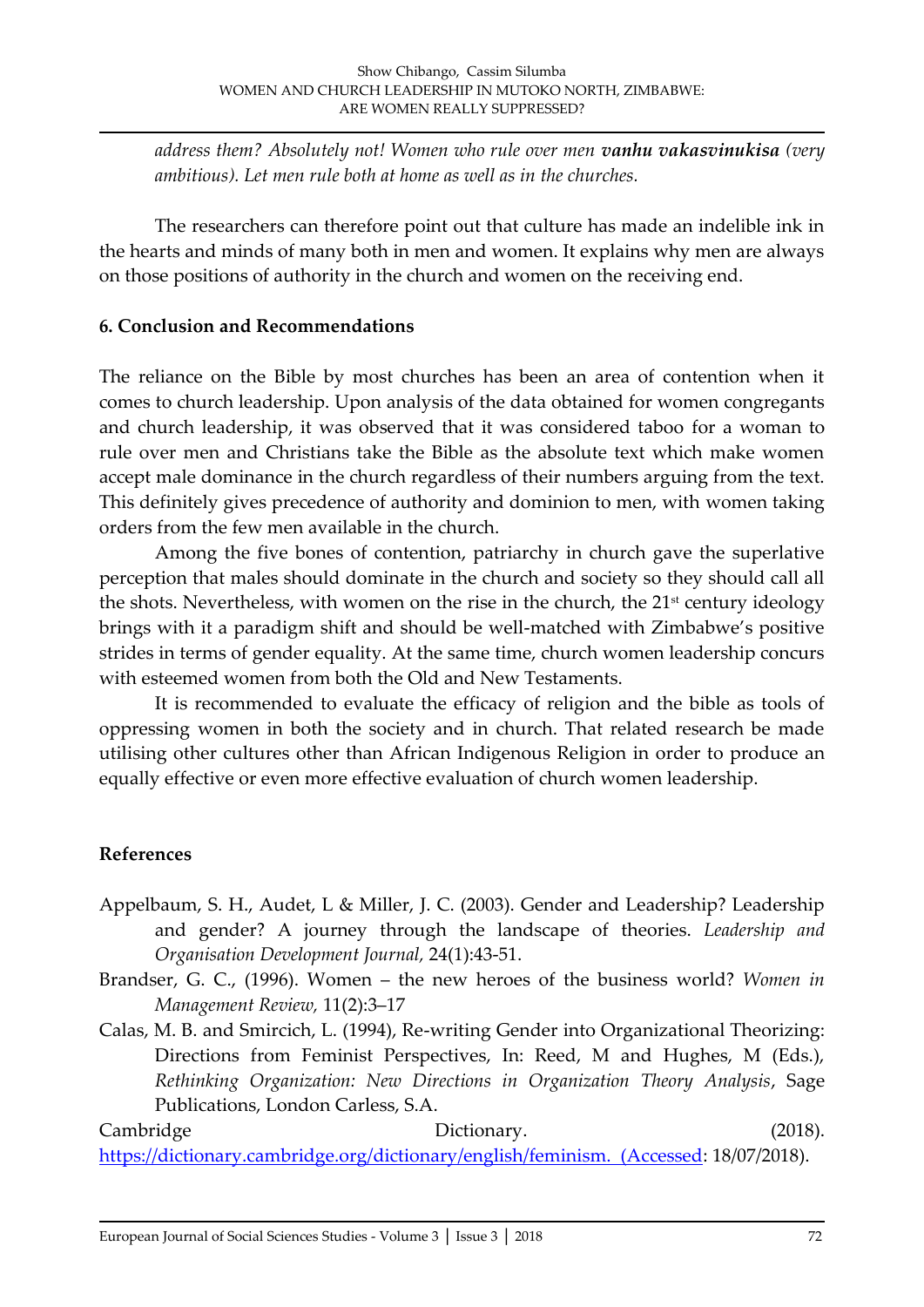- Chin, J. L. (2011). *Women and Leadership: Transforming Visions and Current Contexts*. Forum on Public policy, Adelphi University.
- Hannah, M.R (2017). *What are the main characteristics of feminism?*  [https://www.quora.com/What-are-the-main-characteristics-of-feminism.](https://www.quora.com/What-are-the-main-characteristics-of-feminism) (Accessed: 15/07/2018).
- Kilianski, S. E. (2000). 'Implicit and explicit attitudes toward female authority', *Personality and Social Psychology Bulletin*, 26(11):1315-1328.
- Littrell, R. T. & Nkomo, S. (2005) Gender and race differences in leader behaviour preferences in South Africa. *Women in Management Review,* 20(8): 562-580.
- Mapuranga, T. P. (2013). Bargaining with Patriarchy? Women Pentecostal leaders in Zimbabwe. *Fieldwork in Religion*, 8(1).
- Masunungure, C & Mbwirire, J. (2016). Women's participation in resolving church conflicts: A case of the Salvation Army, Bindura Citadel, Zimbabwe. *Greener Journal of Social Sciences.* 38-47.
- Mbiti, J. S. (1969). *African Religions and Philosophy*. East African Educational Publishers Ltd: Nairobi.
- Menaha Shanmugam, R. D. G. Amaratunga, R. P. & Haigh (2009). *Leadership styles: Gender similarities, differences and perceptions Research Institute for the Built and Human Environment*. University of Salford, Salford M5 4WT, UK.
- Mpofu, S. (2008). *Zimbabwe breaks new ground in traditional institutions*. African Global Networks<http://www.africangn.net/fs-38.htm>
- Northouse, P. G. (2004), *Leadership: Theory and Practice*, Sage, Thousand Oaks, CA.
- Walter, T. (1990). Why are most church goers women? A Literature review. *Vox Evangelica.* 20 (1990): 73-90 [http://biblicalstudies.org.uk/pdf/vox/vol20//women\\_walter.pdf](http://biblicalstudies.org.uk/pdf/vox/vol20/women_walter.pdf)
- Zimbabwe National Statistics Agency (ZIMSTAT). (2016). *Understanding Equality in Zimbabwe: Women and men Report 2016*. Harare: Zimbabwe.